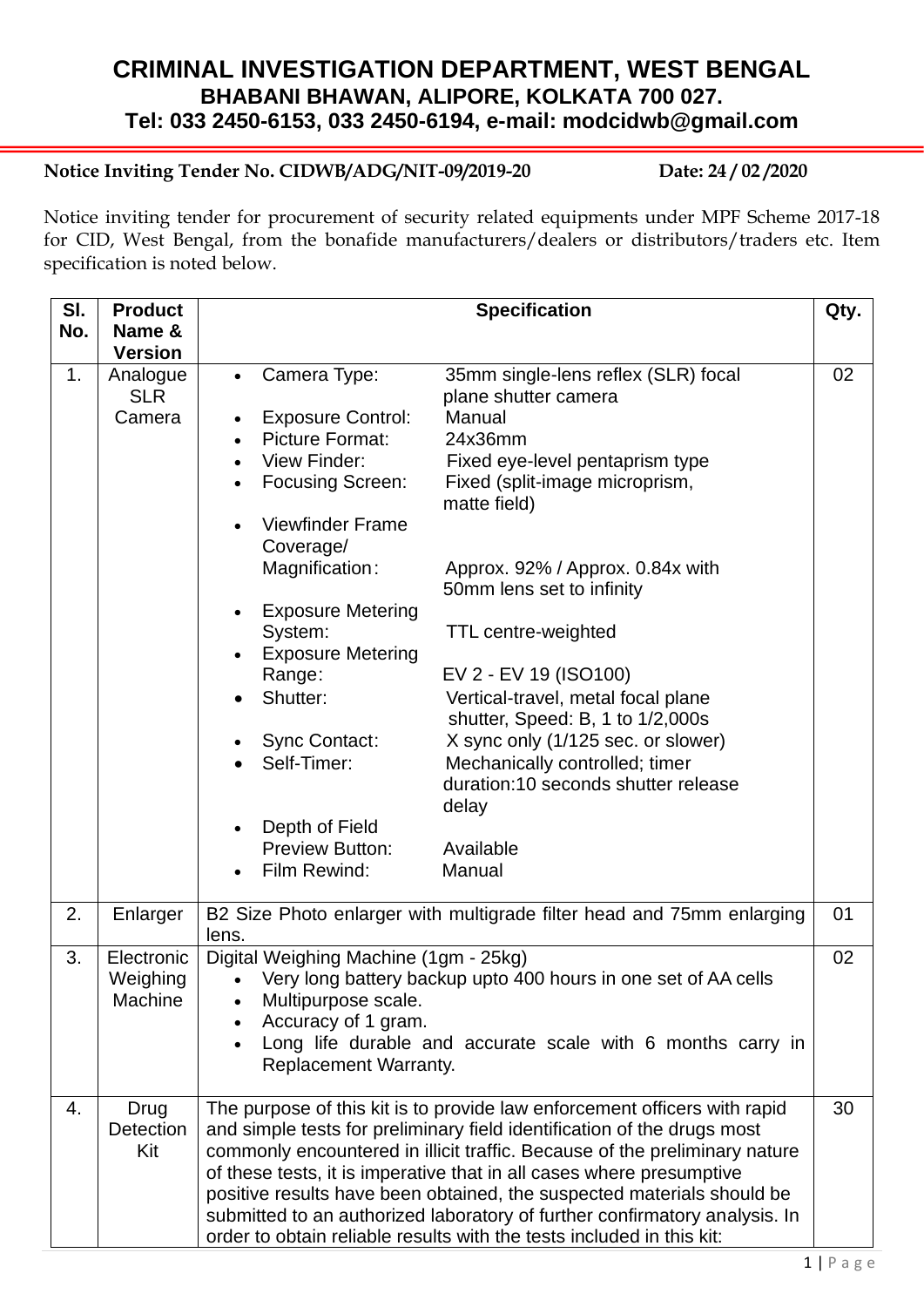|    |                             | 1. Always clean and dry the equipment (test-tube, spot plate and<br>spatula) immediately after use;<br>2. Never allow transfer pipettes or tips of reagent bottles to come<br>into contact with the suspected materials, as contamination of the<br>reagents will yield false results.<br>3. Shelf-life of chemical reagents is 6 months from the date of<br>manufacture.<br>4. Disposal of reagents after expiry date.<br>5. A1, A2, E1 & E3 should be neutralized with reagent N or washing<br>soda.<br>6. Others reagents should be slowly drained into running tap water<br>in wash basin. |    |
|----|-----------------------------|------------------------------------------------------------------------------------------------------------------------------------------------------------------------------------------------------------------------------------------------------------------------------------------------------------------------------------------------------------------------------------------------------------------------------------------------------------------------------------------------------------------------------------------------------------------------------------------------|----|
| 5. | Access<br>control<br>device | Biometric Finger Touch Sensor for security access door control<br>$\bullet$<br>complete with electromagnetic lock, wiring and UPS.<br>• Swipe Card Security Access Door Control System complete with<br>electromagnetic lock, wiring and UPS.<br>• Two Nos. remote emergency switch control lock complete with<br>wiring.                                                                                                                                                                                                                                                                      | 02 |

# **Eligibility of Bidders:-**

- 1. Necessary **Earnest Money of Rs. 5,000/- (Rupees five thousand)** only will have to be deposited by the bidder along with tender documents, in the form of demand draft of any scheduled commercial bank in favour of ADG, CID, West Bengal in a closed envelope. The bidders are also advised to submit EMD of their bid, at least 3 working days before the bid submission closing date as it requires time for processing of Payment of EMD. The bidders eligible for exemption of EMD as per government rule may avail the same and necessary documents regarding the exemption of EMD must be uploaded in the EMD folder of statuary bid documents. No interest would be paid on EMD. The payment will be made as and when fund will be available from the concerned source subject to complete supply of articles.
- 2. The orders for the supply of the approved products will be placed with the successful tenderers after the completion of L1 bidder (s) selection.
- a. The bid will remain valid for a period of 1 (one) year from the issuing of acceptance letter.
- b. In case of branded items, only one rate is desirable according to the specification/parameters as specified in Tender Form.
- c. Conditional/incomplete bid & joint ventures will not be considered.
- d. Tenderers should specify the address within the city of Kolkata and phone/mobile, fax /email ID for the purpose of quick communication in the event of urgency.
- e. The Deviation Statement (if any) may also be enclosed.
- f. The price, quoted, shall be inclusive of all taxes, (freight, excise, GST etc.) and should not exceed MRP. "
- 3. The selected contractors shall have to deposit 5% security deposit of the total contract value of the items in favour of the Additional Director General & Inspector General of Police, CID, West Bengal in G P Notes/ Bank Guarantee Bond F.D.R. of any nationalized bank and to execute an agreement of contract within 3 (three) days from the date of issue of the work order failing which the letter of acceptance, so issued, may be treated as cancelled as well as the earnest money so deposited may be forfeited and the firm may be blacklisted. No interest would be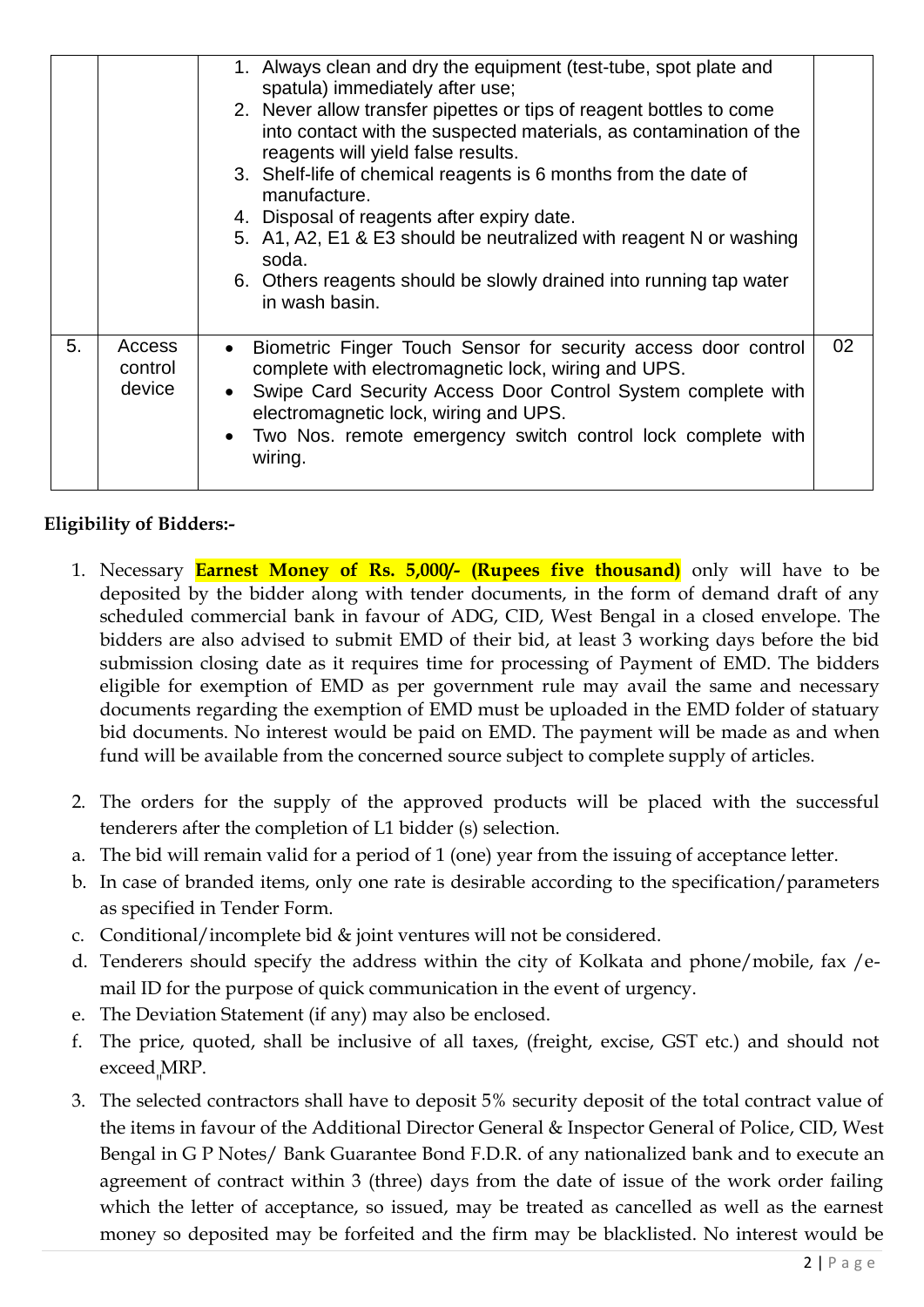paid on the performance Security Deposit. Payment will be made as and when fund will be available from the concerned source subject to complete supply of articles.

- 4. Orders for the supply of the approved products will be placed with the successful tenderers after the execution of the agreements, and such supply shall have to be made in such instalments as may be fixed or spread over the period to be specified in the supply orders to be made in pursuance of the agreements. The successful tenderer will have to supply within the specified time schedule that had been assured at the time of selection as supplier.
- 5. (a). Additional Director General & Inspector General of Police, CID, West Bengal reserves the right to reject any/or all the tendered rates without assigning any reason and not to place any orders even after selection and is not liable for any cost that might have incurred by any bidder at the stage of bidding and also reserves the right to, divide the contract amongst any number of tenderers, if required so. Additional Director General & Inspector General of Police, CID, West Bengal does not bind himself to accept the lowest rate.

(b). Additional Director General & Inspector General of Police, CID, West Bengal reserves the right to change the schedule of the tender, if situation demands so.

6. Selected contractors will have to supply articles according to the indents placed as per approved sample. In the event of the non-supply of articles or if articles supplied by the selected contractors is found to be sub-standard, the Additional Director General & Inspector General of Police, CID, West Bengal may, (without notice to the contractors) purchase from elsewhere the articles required.

| <b>Sl. No.</b> | Particulars                           | Date & time |
|----------------|---------------------------------------|-------------|
| a)             | Date of uploading of Tender Documents | 24/02/2020  |
| b)             | <b>Bid submission start date</b>      | 24/02/2020  |
| C)             | Bid submission closing date           | 11/03/2020  |
| d)             | <b>Technical Bid opening (Bid A)</b>  | 13/03/2020  |

### **7. Date & Time Schedule:**

- 8. **Bid opening Location:** Office of the Additional Director General & Inspector General of Police, CID, West Bengal, Bhabani Bhaban, Alipore, Kolkata - 700 027.
- 9. Canvassing on the part of tenderers will render his tender to cancellation summarily.

**NB:** Any inconsistencies in the descriptions may be expeditiously brought to the notice of the Tendering authority.

### **INSTRUCTION TO BIDDERS**

#### **1. Technical and financial proposal:** The Technical and financial proposal should contain copies of the following in two closed covers.

### **(a) Cover on technical bid containing the following documents:**

- 1) TECHNICAL SPECIFICATION OF ITEMS
- 2) COMPLIANCE OF TECHNICAL SPECIFICATION